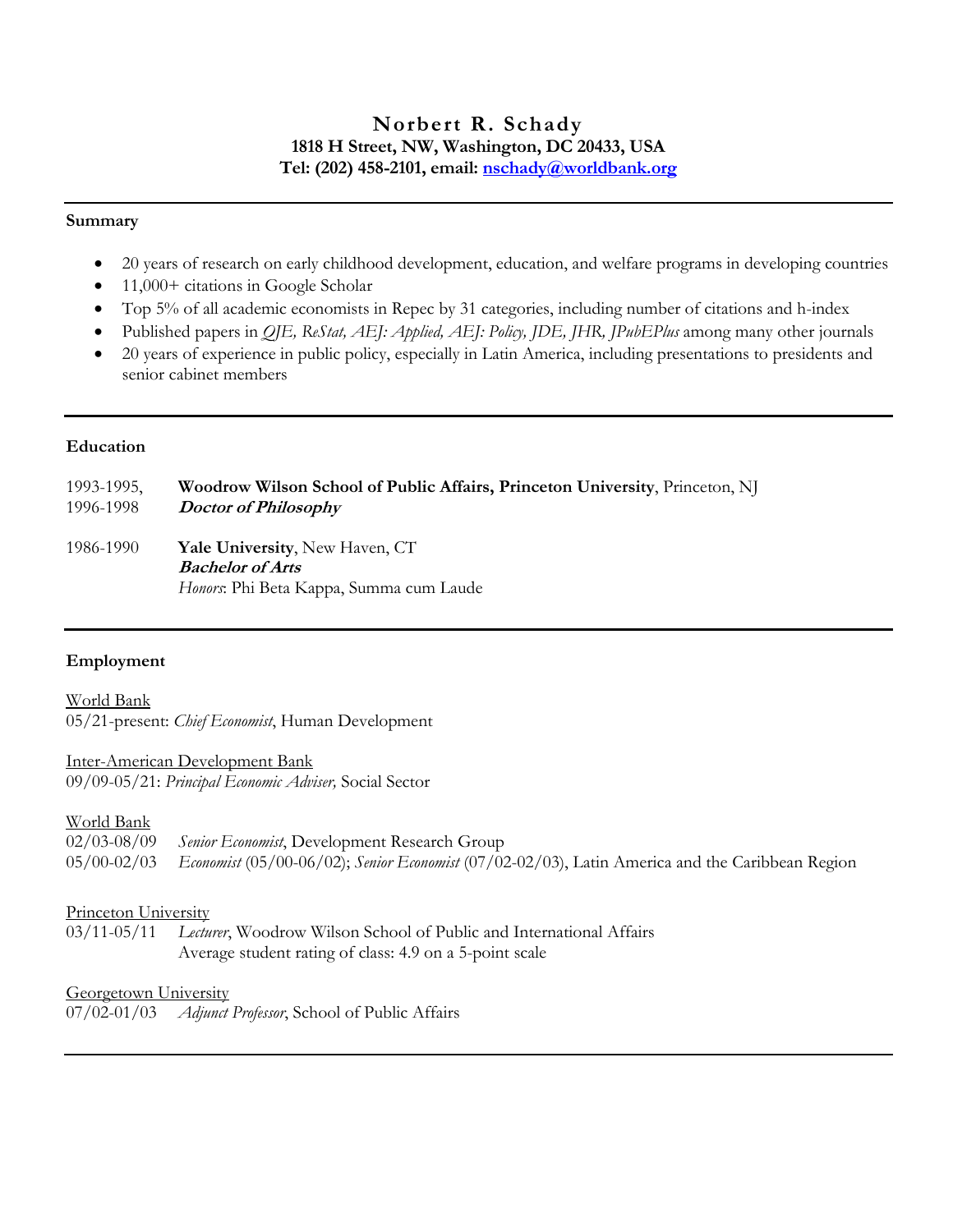### **Research**

### Papers under review

- 1. "When Promising Interventions Fail: Personalized Coaching for Teachers in a Middle-Income Country" (with Pedro Carneiro, Yyannu Cruz-Aguayo, Ruthy Intriago, Juan Ponce, and Sarah Schodt), conditionally accepted, *Journal of Public Economics Plus*.
- 2. "Teacher Gender, Perceptions, and the Achievement of Top-Performing Students" (with Yyannu Cruz-Aguayo).
- 3. "Interactions: Do Teacher Behaviors Predict Achievement, Executive Function, and Non-Cognitive Outcomes in Elementary School?" (with Alejandra Campos, Pedro Carneiro, and Yyannu Cruz-Aguayo).
- 4. "The Effect of Classroom Rank on Learning Throughout Elementary School: Experimental Evidence from Ecuador" (with Pedro Carneiro, Yyannu Cruz-Aguayo, and Francesca Salvati).

### Published papers

- 1. "Home Visiting at Scale and Child Development" (with M. Caridad Araujo, Marta Dormal, Sally Grantham McGregor, Fabiola Lazarte, and Marta Rubio-Codina), forthcoming, *Journal of Public Economics Plus*.
- 2. "The Effect of Welfare Payments on Work: Regression Discontinuity Evidence from Ecuador" (with Mariano Bosch), *Journal of Development Economics* 139(4): 17-27 (2019).
- 3. "Child Care Quality and Child Development" (with M. Caridad Araujo and Marta Dormal), *Journal of Human Resources* 54(3): 656-82 (2019).
- 4. "Do Tests Applied to Teachers Predict their Effectiveness?" (with Yyannú Cruz-Aguayo and Pablo Ibarraran), *Economics Letters* 159: 108-11 (2017).
- 5. "Teacher Quality and Learning Outcomes in Kindergarten" (with M. Caridad Araujo, Pedro Carneiro, and Yyannú Cruz-Aguayo), *Quarterly Journal of Economics* 131(3): 1415-53 (2016).
- 6. "Wealth Gradients in Early Childhood Cognitive Development in Five Latin American Countries" (first author, with Jere Behrman, M. Caridad Araujo, Rodrigo Azuero, Raquel Bernal, David Bravo, Florencia Lopez-Boo, Karen Macours, Daniela Marshall, Christina Paxson, and Renos Vakis), *Journal of Human Resources* 50(2): 446-63 (2015).
- 7. "The Medium-Term Effects of Scholarships in a Low-Income Country" (with Deon Filmer), *Journal of Human Resources* 49(3): 663-694 (2014).
- 8. "Latin America's Social Policy Challenge: Education, Social Insurance, Redistribution" (with Santiago Levy), *Journal of Economic Perspectives* 27(2): 193-218 (2013). Translated into Chinese, and published in the *Journal of Latin American Studies*, a journal of the Chinese Academy of Social Sciences (2014).
- 9. "How Many Infants Likely Died in Africa as a Result of the 2008-2009 Global Financial Crisis?" (with Jed Friedman), *Health Economics* 22(5): 611-22 (2013).
- 10. "Poverty Alleviation and Child Labor" (with Eric Edmonds), *American Economic Journal: Economic Policy* 4(4): 100-24 (2012).
- 11. "Cash Transfers and Anemia among Women of Reproductive Age", *Economics Letters* 117(3): 887-90 (2012).
- 12. "Cash Transfers, Behavioral Changes, and Cognitive Development in Early Childhood: Evidence from a Randomized Experiment" (with Karen Macours and Renos Vakis), *American Economic Journal: Applied Economics* 4(2): 247-73 (2012).
- 13. "Parental Education, Vocabulary, and Cognitive Development in Early Childhood: Longitudinal Evidence from Ecuador", *American Journal of Public Health* 101(12): 2299-307 (2011).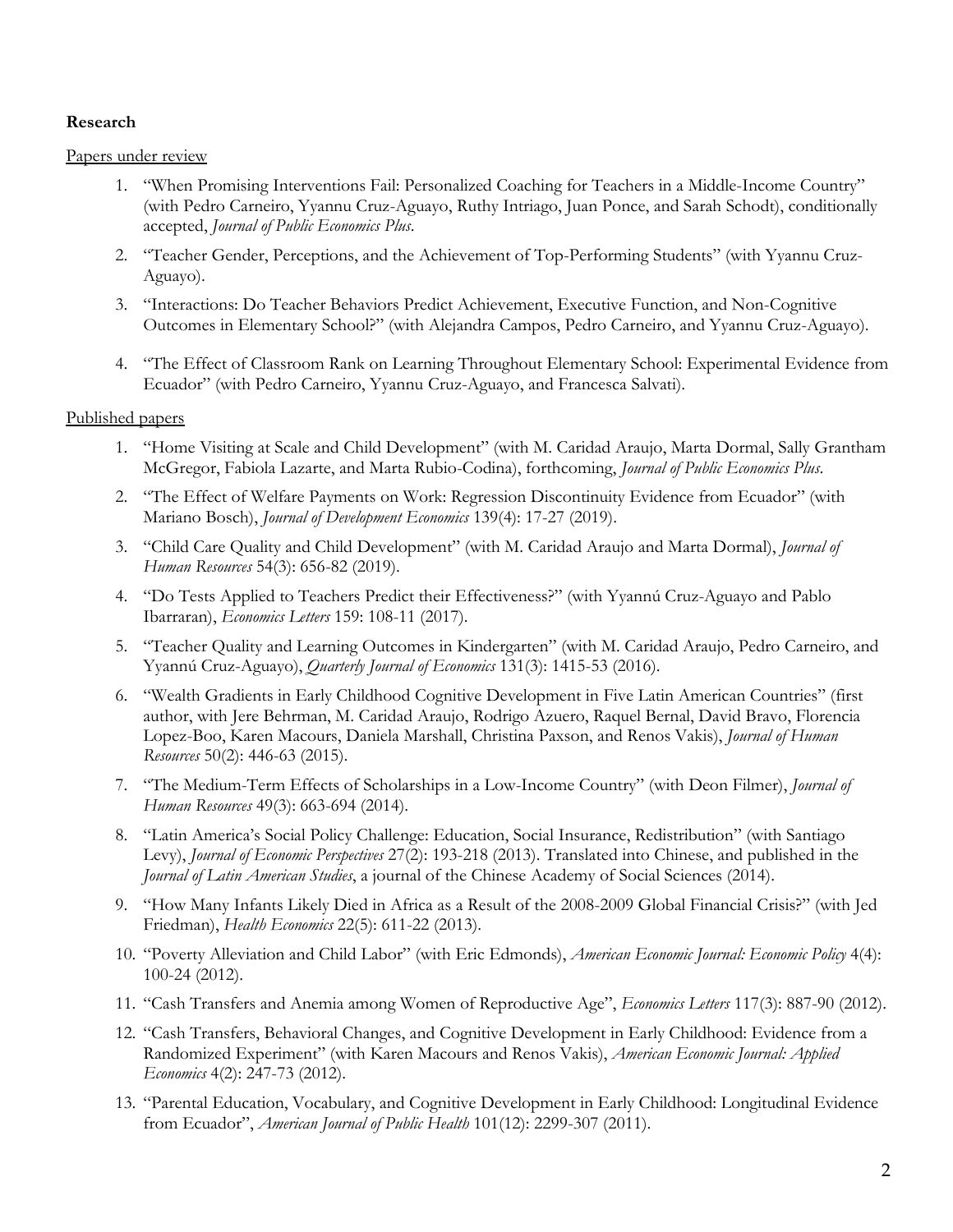- 14. "Aggregate Income Shocks and Infant Mortality in the Developing World" (with Sarah Baird and Jed Friedman), *Review of Economics and Statistics* 93(3): 847-56 (2011).
- 15. "Does More Cash in Conditional Cash Transfer Programs Always Lead to Larger Impacts on School Attendance?" (with Deon Filmer), *Journal of Development Economics* 96(1): 150-57 (2011).
- 16. "Mexico's Conditional Cash Transfer Programme" (with Orazio Attanasio and Costas Meghir), *The Lancet* 375: 980 (2010).
- 17. "Does Money Matter? The Effects of Cash Transfers on Child Health and Development in Rural Ecuador" (with Christina Paxson), *Economic Development and Cultural Change* 59(1): 187-229 (2010).
- 18. "Aggregate Economic Shocks and Infant Mortality: New Evidence for Middle-Income Countries" (with Marc Smitz), *Economics Letters* 108(2): 145-48 (2010).
- 19. "Changes in Returns to Education in Latin America: The Role of Demand and Supply of Skills" (with Marco Manacorda and Carolina Sánchez-Páramo), *Industrial and Labor Relations Review* 63(2): 307-26 (2010).
- 20. "Development, Modernization, and Childbearing: The Role of Family Sex Composition" (with Deon Filmer and Jed Friedman), *World Bank Economic Review* 23(3): 371-98 (2009).
- 21. "Aggregate Economic Shocks, Child Schooling and Child Health" (with Francisco Ferreira), *World Bank Research Observer* 24(2): 147-81 (2009).
- 22. "Are Cash Transfers Made to Women Spent Like other Sources of Income?" (with José Rosero), *Economics Letters* 101(3): 246-48 (2008).
- 23. "Cash Transfers, Conditions, and School Enrollment in Ecuador" (with M. Caridad Araujo), *Journal of the Latin American and Caribbean Economic Association* 8(2): 43-70 (2008).
- 24. "Getting Girls into School: Evidence from a Scholarship Program in Cambodia" (with Deon Filmer), *Economic Development and Cultural Change* 56(2): 581-617 (2008).
- 25. "Cognitive Development among Young Children in Ecuador: The Roles of Wealth, Health, and Parenting" (with Christina Paxson), *Journal of Human Resources* 42(1): 49-84 (2007).
- 26. "Early Childhood Development in Latin America and the Caribbean," *Journal of the Latin American and Caribbean Economic Association* 6(2): 185-213 (2007).
- 27. "Child Health and Economic Crisis in Peru" (with Christina Paxson), *World Bank Economic Review* 19(2): 203-23 (2005).
- 28. "Trade Liberalization and Industry Wage Structure: Evidence from Brazil" (with Nina Pavcnik, Andreas Blom, and Pinelopi Goldberg), *World Bank Economic Review* 18(3): 319-44 (2004). Reprinted in *The WTO and Poverty and Inequality*, edited by L. Alan Winters, Oxford University Press (2006).
- 29. "Do Macroeconomic Crises Always Slow Down Human Capital Accumulation?" *World Bank Economic Review* 18(2): 131-54 (2004).
- 30. "Convexity and Sheepskin Effects in the Human Capital Earnings Function: Recent Evidence for Filipino Men", *Oxford Bulletin of Economics and Statistics* 65(1): 171-96 (2003).
- 31. "Impact Evaluation of Social Funds: Introduction to the Special Issue" (with Laura Rawlings), *World Bank Economic Review* 16(2): 213-17 (2002).
- 32. "The Allocation and Impact of Social Funds: Spending on School Infrastructure in Peru" (with Christina Paxson), *World Bank Economic Review* 16(2): 297-319 (2002).
- 33. "Picking the Poor: Indicators for Geographic Targeting in Peru", *Review of Income and Wealth* 48(2): 417-33 (2002).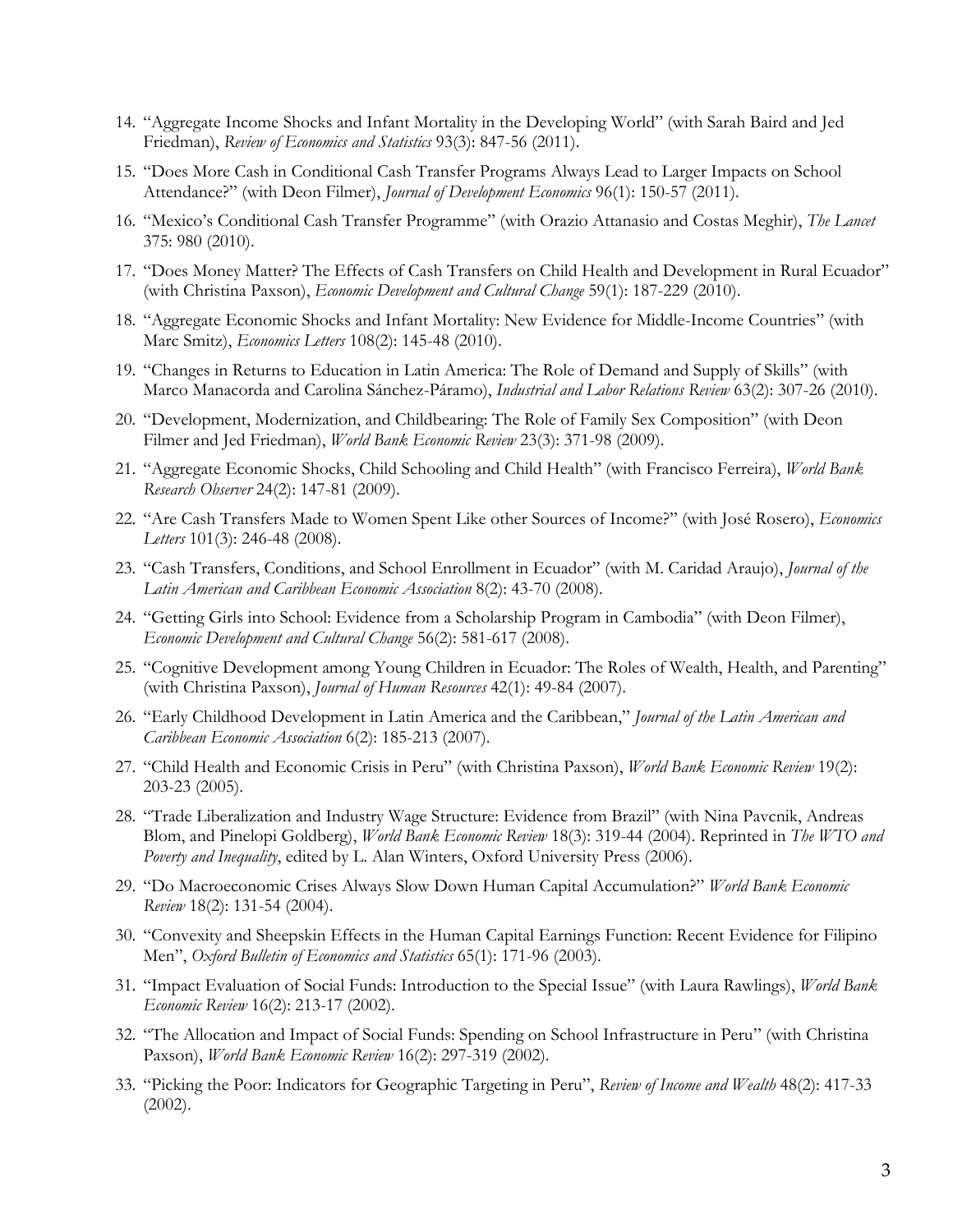34. "The Political Economy of Expenditures by the Peruvian Social Fund (FONCODES), 1991-1995", *American Political Science Review* 94(2): 289-304 (2000).

# Books

- 1. *The Early Years: Child Well-Being and the Role of Public Policy* (with Samuel Berlinski), Palgrave Macmillan (2015). [Flagship Report of the Inter-American Development Bank]; translated into Spanish and Portuguese.
- 2. *Conditional Cash Transfers: Reducing Present and Future Poverty* (with Ariel Fiszbein), World Bank (2009). [Flagship Report of the Research Department of the World Bank]; free-standing *Overview* translated and published in Spanish, French, Arabic, Chinese and Russian; full-length report translated and published in Spanish and Russian.
- 3. *Closing the Gap in Education and Technology* (with David DeFerranti, Guillermo Perry, Indermit Gill, Luis Guasch, William Maloney, and Carolina Sánchez), World Bank (2003). [Flagship Report of the Latin America and the Caribbean Region of the World Bank]; translated into Spanish.

# Book chapters

- 1. "From 70 to 700 to 70,000" (with M. Caridad Araujo and Marta Rubio-Codina). In: John List, Dana Suskind, and Lauren Supplee, Eds., *The Scale-Up Effect in Early Childhood and Public Policy: Why Interventions Lose Impact at Scale and What We Can Do About It.* Routledge (2021).
- 2. "Can Cash Transfers Help Households Escape an Inter-Generational Poverty Trap?" (with M. Caridad Araujo and Mariano Bosch). In: Chris Barrett, Michael Carter, and Jean-Paul Chavas, Eds., *The Economics of Poverty Traps*. University of Chicago Press (2019).
- 3. "El Bono de Desarrollo Humano en Ecuador: Diseño, Focalización e Impactos." In: Javier Díaz Cassou and Marta Ruiz-Arranz, Eds., *Reformas y Desarrollo en el Ecuador Contemporáneo*. Inter-American Development Bank (2018).
- 4. "Own and Sibling Effects of Conditional Cash Transfer Programs: Theory and Evidence from Cambodia" (with Francisco Ferreira and Deon Filmer). In Sanghamitra Bandyopadhyay, Ed., *Research on Economic Inequality: Poverty, Inequality and Welfare*. Emerald Press (2018).
- 5. "Enhancing Child Development through Changes to Parental Behaviors: Using Conditional Cash Transfers in Nicaragua" (with Karen Macours and Renos Vakis). In Oscar Calvo-González and Laura Zoratto, Eds., *Behavioral Insights for Development: Cases from Central America*. World Bank (2017).
- 6. "El Desarrollo Infantil Temprano en América Latina y el Caribe: Acceso, Resultados y Evidencia Longitudinal de Ecuador." In: Marcelo Cabrol and Miguel Székely, Eds., *Educación para la Transformación*. Inter-American Development Bank (2012).

# Other publications

- 1. *Salir del túnel pandémico con crecimiento y equidad: Una estrategia para un nuevo compacto social para América Latina y el Caribe* (with Allen Blackman, Matias Busso, Eduardo Cavallo, Gregory Elacqua, Ana Maria Ibáñez, Alejandro Izquierdo, Philip Keefer, Julian Messina, Mauricio Moreira, Carlos Scartascini, and Tomás Serebrisky). Inter-American Development Bank (2020).
- 2. *La política pública frente al Covid-19: Recomendaciones para América Latina y el Caribe* (with Allen Blackman, Ana Maria Ibáñez, Alejandro Izquierdo, Philip Keefer, Mauricio Moreira, and Tomás Serebrisky). Inter-American Development Bank (2020).
- 3. *[Educación y salud: ¿los sectores del futuro?](javascript:void(0))* (with Yyannú Cruz-Aguayo, Nicolas Fuertes, Min Ji Kang, Marcos Robles, and Daniela Zuluaga). Inter-American Development Bank (2019).